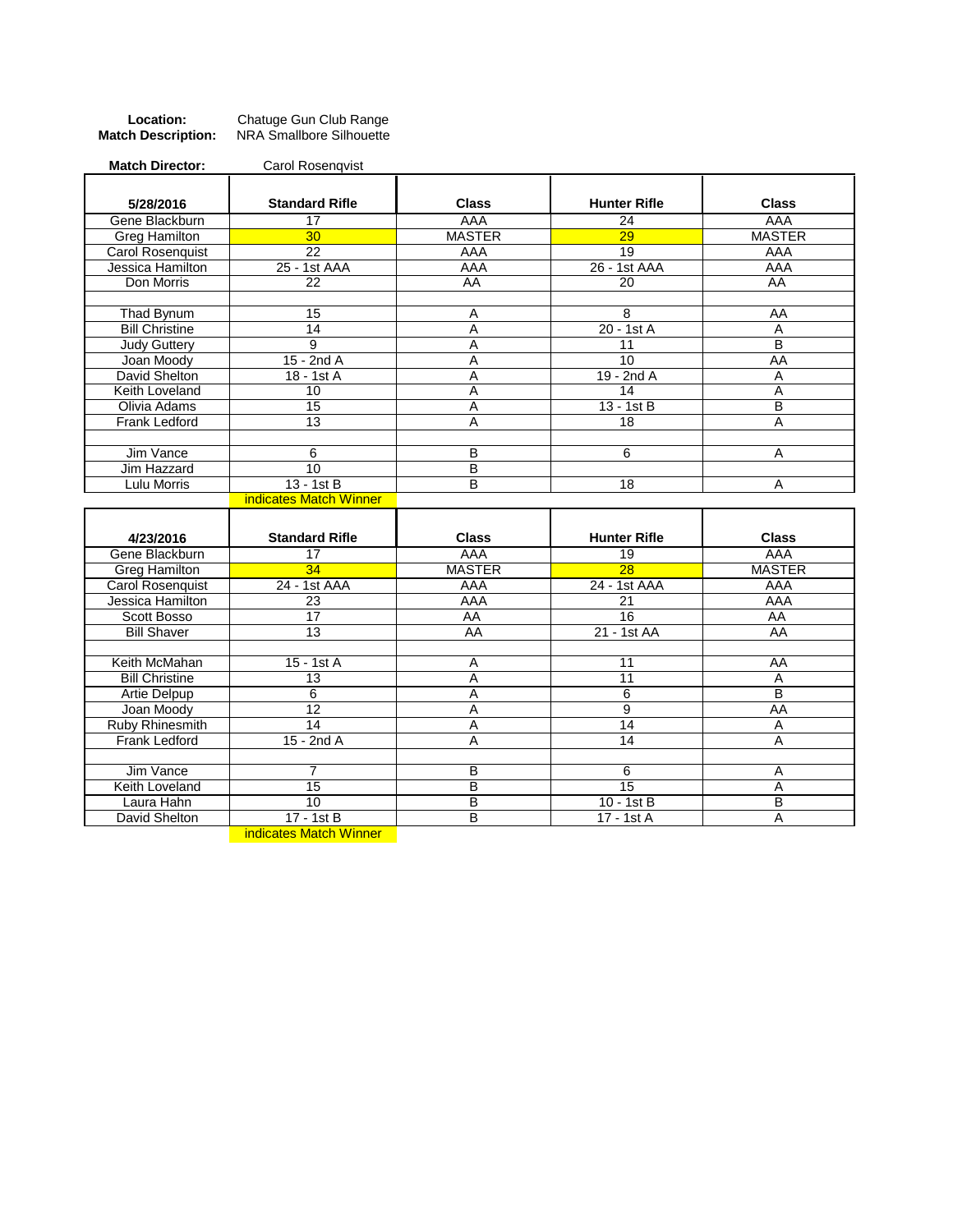| 10/24/2015              | <b>Standard Rifle</b>  | <b>Class</b>   | <b>Hunter Rifle</b> | <b>Class</b>            |
|-------------------------|------------------------|----------------|---------------------|-------------------------|
| Gene Blackburn          | $\overline{24}$        | <b>AAA</b>     | 29                  | <b>AAA</b>              |
| <b>Greg Hamilton</b>    | 31                     | AAA            | 29 - 1st Master     | <b>MASTER</b>           |
| <b>Carol Rosenquist</b> | 28                     | AAA            |                     |                         |
| Jessica Hamilton        | $\overline{27}$        | AAA            | 30                  | AAA                     |
| Scott Bosso             | $\overline{15}$        | AA             | 17 - 1st AA         | AA                      |
|                         |                        |                |                     |                         |
| Keith McMahan           | 14                     | Α              | 14                  | AA                      |
| Joan Moody              | 20 - 1st A             | A              | 10                  | AA                      |
| <b>Judy Guttery</b>     | 10                     | A              | $\overline{10}$     |                         |
| Frank Ledford           | 19                     | $\overline{A}$ | 14 - 1st A          | A                       |
|                         |                        |                |                     |                         |
| Lisa Hamilton           | $13 - 2ndB$            | в              | 13                  | Α                       |
| Keith Loveland          | 14 - 1st B             | B              | 14                  | A                       |
| Carrie Brekke           | 10                     | $\overline{B}$ | 16 - 1st B          | $\overline{B}$          |
| <b>Hart Baker</b>       | 11                     | $\overline{B}$ |                     | B                       |
| Joe Piazza              | 12                     | $\overline{B}$ | 9                   | $\overline{\mathsf{B}}$ |
| <b>Mikell Reid</b>      | 9                      | <b>UNC</b>     | $\overline{13}$     | <b>UNC</b>              |
|                         | indicates Match Winner |                |                     |                         |
|                         |                        |                |                     |                         |
| 9/26/2015               | <b>Standard Rifle</b>  | <b>Class</b>   | <b>Hunter Rifle</b> | <b>Class</b>            |
| Gene Blackburn          | 21                     | AAA            | 16                  | AAA                     |
| <b>Greg Hamilton</b>    | 27                     | AAA            | 30 - 1st Master     | <b>MASTER</b>           |
| Jessica Hamilton        | 24 - 1st AAA           | AAA            | 31                  | AAA                     |
| Verelee Jones           | 11                     | AA             | 11                  | AA                      |
|                         |                        |                |                     |                         |
| <b>Bruce Wilson</b>     | 17 - 1st A             | A              | 19 - 1st AA         | AA                      |
| Keith McMahan           | 11                     | $\overline{A}$ | 18                  | AA                      |
| Frank Ledford           | 11                     | A              | 11                  | A                       |
|                         |                        |                |                     |                         |
| Lisa Hamilton           | 12                     | B              | 15                  | Α                       |
| Carrie Brekke           | 17 - 1st B             | $\overline{B}$ | 12 - 1st B          | B                       |
| David Shelton           | 0                      | B              | $\overline{12}$     | B                       |

Joe Piazza 8 B 7 B

indicates Match Winner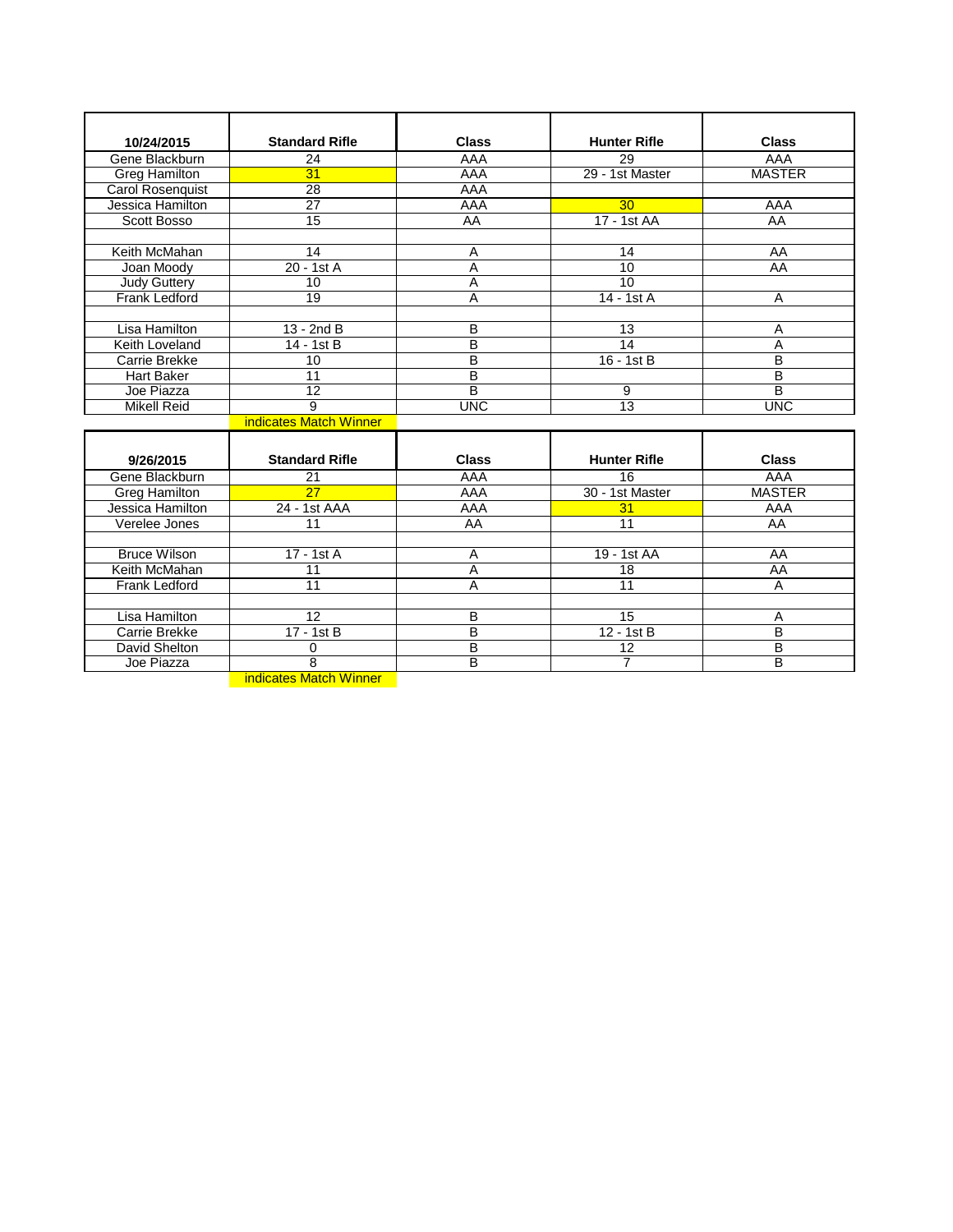| 8/22/2015              | <b>Standard Rifle</b>  | <b>Class</b>   | <b>Hunter Rifle</b> | <b>Class</b>            |
|------------------------|------------------------|----------------|---------------------|-------------------------|
| Gene Blackburn         | 22 - 2nd AAA           | AAA            | 29 - 1st AAA        | AAA                     |
| <b>Greg Hamilton</b>   | $34 - MW$              | AAA            | $30 - MW$           | <b>MASTER</b>           |
| Jessica Hamilton       | 26 - 1st AAA           | AAA            | 23                  | AAA                     |
| Parker Hailev          | 22                     | AA             | 24 - 2nd AAA        | AA                      |
| Carol Rosenqvist       | 22                     | AAA            | 13                  | AAA                     |
| <b>Bill Shaver</b>     | 14                     | AAA            | 17                  | AA                      |
| Nicholas Stormer       | 14                     | <b>UNC</b>     |                     |                         |
|                        |                        |                |                     |                         |
| Carol Blackburn        | 13                     | Α              | $\overline{9}$      | A                       |
| Olivia Adams           | 15                     | Ā              | $\overline{9}$      |                         |
| Joan Moody             | $17 - 3rdA$            | A              | $21 - 1stA$         | A                       |
| Steve Curlee           | 22 - 1st A             | Ā              | 19 - 2nd A          | $\overline{A}$          |
| <b>Judy Guttery</b>    | 9                      | Α              | 11                  | Α                       |
| Ruby Rhinesmith        | 14                     | Α              | $\overline{9}$      | Α                       |
| Keith McMahan          | $\overline{8}$         | A              | 12                  | AA                      |
| Frank Ledford          | 13                     | A              | 15                  | Α                       |
| <b>Mitchell Hailey</b> | $\overline{17}$        | A              | $18 - 3rdA$         | A                       |
| Joe Hailey             | $21 - 2ndA$            | A              | 15                  | A                       |
|                        |                        |                |                     |                         |
| Lisa Hamilton          | 13 - 1st B             | B              | 14                  | Α                       |
| Carrie Brekke          | 12 - 2nd B             | B              | 7                   | $\overline{\mathsf{B}}$ |
| <b>David Shelton</b>   | 12                     | B              | $16 - 1st$ B        | B                       |
| Joe Piazza             | $\overline{8}$         | В              | $\overline{11}$     | B                       |
| <b>Lisa Hailey</b>     | $\overline{8}$         | B              | $14 - 2ndB$         | B                       |
| Jim Hazzard            | 9                      | B              | 6                   | B                       |
|                        | indicates Match Winner |                |                     |                         |
|                        |                        |                |                     |                         |
| 7/25/2015              | <b>Standard Rifle</b>  | <b>Class</b>   | <b>Hunter Rifle</b> | <b>Class</b>            |
| Gene Blackburn         | 24 - 1st AAA           | AAA            | 20 - 1st AAA        | AAA                     |
| Greg Hamilton          | $30 - M W$             | AAA            | $32 - MW$           | <b>MASTER</b>           |
| <b>Parker Hailey</b>   | 21                     | AA             | 23 - 1st AA         | AA                      |
|                        |                        |                |                     |                         |
| <b>Judy Guttery</b>    | 13                     | Α              | 19 - 1st A          | $\overline{A}$          |
| <b>Bill Christine</b>  | 11                     | A              | 14                  | A                       |
| Keith McMahan          | 13                     | A              | 11                  | AA                      |
| <b>Bruce Wilson</b>    | 16                     | $\overline{A}$ | 13                  | AA                      |
| <b>Frank Ledford</b>   | 11                     | A              | $\overline{9}$      | B                       |
| <b>Mitchell Hailey</b> | $17 - 2ndA$            | A              | 16                  | A                       |
| Joe Hailey             | 20 - 1st A             | A              | 18                  | A                       |
|                        |                        |                |                     |                         |
| Keith Loveland         | 12                     | В              | $\overline{8}$      | Α                       |
| <b>Lisa Hamilton</b>   | 11                     | B              | $13 - 1stB$         | B                       |
| <b>Lisa Hailey</b>     | $16 - 1st$ B           | B              | 11                  | B                       |
| Jim Hazzard            | 6                      | B              | 9                   | B                       |
|                        |                        |                |                     |                         |
| Maria Green            | $\mathbf{1}$           | <b>UNC</b>     |                     |                         |
| <b>Gregory Green</b>   | $\overline{7}$         | <b>UNC</b>     | 3                   | <b>UNC</b>              |
|                        | indicates Match Winner |                |                     |                         |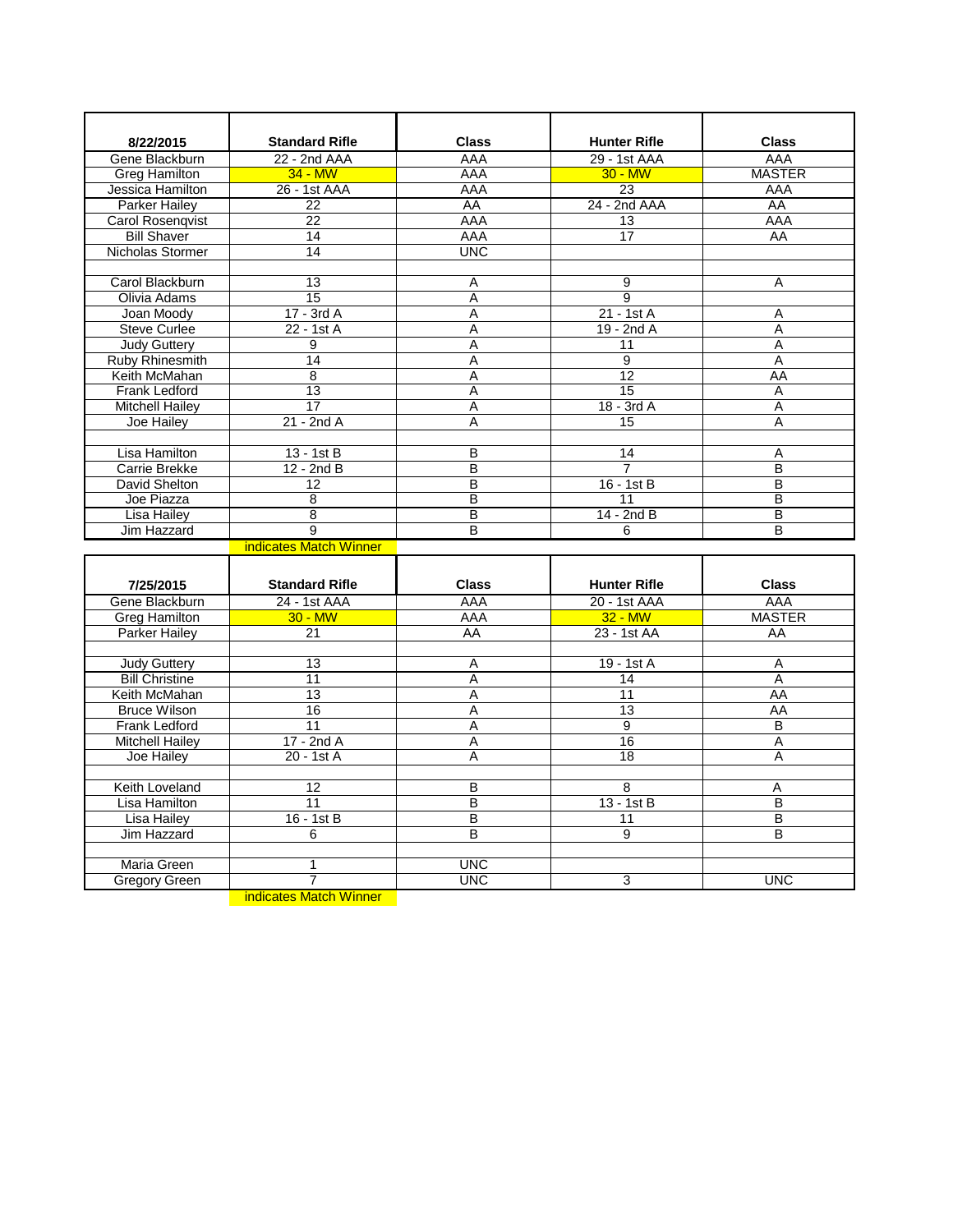| 6/27/2015               | <b>Standard Rifle</b>    | <b>Class</b>    | <b>Hunter Rifle</b> | <b>Class</b>   |
|-------------------------|--------------------------|-----------------|---------------------|----------------|
| Gene Blackburn          | 24                       | AAA             | 24                  | AAA            |
| Carol Rosenqvist        | $\overline{25}$          | AAA             | $\overline{21}$     | <b>AAA</b>     |
| <b>Greg Hamilton</b>    | $32 - MW$                | <b>AAA</b>      | $31 - MW$           | <b>MASTER</b>  |
| Jessica Hamilton        | 30 - 1st AAA             | AAA             | 25 - 1st AAA        | AAA            |
| Nelson Fagan            | 18                       | $\overline{AA}$ | 20                  | <b>AA</b>      |
|                         |                          |                 |                     |                |
| Joan Moody              | 12                       | A               | 22 - 1st A          | A              |
| <b>Judy Guttery</b>     | $\overline{13}$          | $\overline{A}$  | $\overline{14}$     | $\overline{A}$ |
| <b>Steve Curlee</b>     | 17 - 1st A               | $\overline{A}$  |                     | B              |
| <b>Frank Ledford</b>    | $\overline{12}$          | $\overline{A}$  | $16 - 1st$ B        | B              |
| Ruby Rhinesmith         | 3                        | A               | 3                   | A              |
| Joe Hailey              | $15 - 2ndA$              | A               | $\overline{18}$     | A              |
|                         |                          |                 |                     |                |
| <b>Keith Loveland</b>   | 9                        | B               | 15                  | B              |
| Lesa H                  | $\overline{11}$          | $\overline{B}$  | 10 <sup>10</sup>    | A              |
|                         |                          |                 |                     |                |
| Lamar Franklin          | 4                        | <b>UNC</b>      |                     |                |
| Pat Mahon               | $\overline{\mathcal{P}}$ | <b>UNC</b>      | 4                   | <b>UNC</b>     |
|                         | indicates Match Winner   |                 |                     |                |
|                         |                          |                 |                     |                |
| 5/23/2015               | <b>Standard Rifle</b>    | <b>Class</b>    | <b>Hunter Rifle</b> | <b>Class</b>   |
| Gene Blackburn          | 19                       | AAA             | 15                  | AAA            |
| <b>Carol Rosenqvist</b> | 24 - 1st AAA             | <b>AAA</b>      | 26 - 1st AAA        | <b>AAA</b>     |
| <b>Greg Hamilton</b>    | $28 - MW$                | AAA             | $28 - MW$           | <b>MASTER</b>  |
| Scott B                 | 18                       | $\overline{AA}$ |                     |                |
|                         |                          |                 |                     |                |
| Carol Blackburn         | 9                        | Α               | 18                  | Α              |
| Keith McMahan           | $\overline{8}$           | $\overline{A}$  | $\overline{7}$      | <b>AA</b>      |
| Joan Moody              | 16                       | A               | 20 - 1st A          | $\overline{A}$ |
| Judy Guttery            | $\overline{12}$          | $\overline{A}$  | 12                  | $\overline{A}$ |
| <b>Steve Curlee</b>     | 18 - 1st A               | $\overline{A}$  | 20                  | $\overline{B}$ |
|                         |                          |                 |                     |                |
| Keith Loveland          | 10                       | B               | 12                  | B              |
| Lesa H                  | $12 - 2ndB$              | B               | 14                  | А              |
| <b>Frank Ledford</b>    | $13 - 1st$ B             | B               | $12 - 1st$ B        | $\overline{B}$ |

B

 $\frac{B}{B}$ 

9

5

B 11

B

B

B

8 7 indicates Match Winner

Carrie B 12

Joe Piazza

Russ Schoetker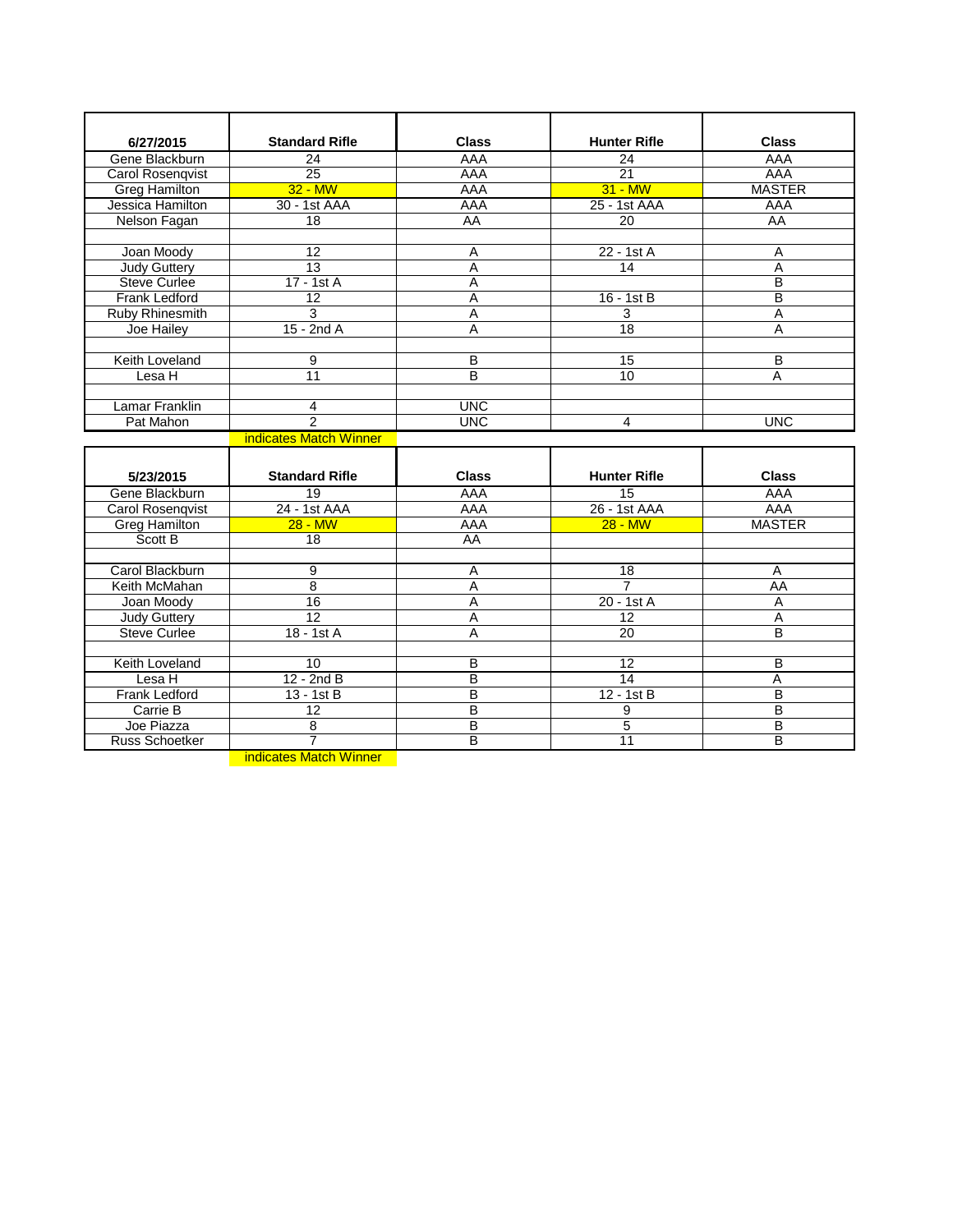| 4/26/2015             | <b>Standard Rifle</b>  | <b>Class</b>   | <b>Hunter Rifle</b> | <b>Class</b>            |
|-----------------------|------------------------|----------------|---------------------|-------------------------|
| Gene Blackburn        | $26 - MW$              | AAA            | $24 - MW$           | AAA                     |
| Carol Rosenqvist      | 25                     | <b>AAA</b>     |                     | <b>MASTER</b>           |
|                       |                        |                |                     |                         |
| <b>Bill Christine</b> | 20 - 1st A             | A              | 17                  | Α                       |
| Artie Delpup          | $\overline{4}$         | $\overline{A}$ | 8                   | $\overline{\mathsf{B}}$ |
| Keith McMahan         | $\overline{16}$        | A              |                     | AA                      |
| Joan Moodv            | $19 - 2ndA$            | A              | 19 - 1st A          | A                       |
| <b>Judy Guttery</b>   | $\overline{7}$         | A              | 8                   | A                       |
| Olivia Adams          | 14                     | A              |                     |                         |
| <b>Steve Curlee</b>   | $\overline{16}$        | $\overline{A}$ | $\overline{17}$     | B                       |
|                       |                        |                |                     |                         |
| Keith Loveland        | $\overline{13}$        | $\overline{B}$ | $17 - 1st$ B        | В                       |
| <b>Frank Ledford</b>  | 14 - 1st B             | B              |                     |                         |
| Jerome Schreiber      | 9                      | $\overline{B}$ |                     |                         |
|                       |                        |                |                     |                         |
| <b>Steve Midkiff</b>  | $\overline{7}$         | <b>UNC</b>     | 12                  | <b>UNC</b>              |
| Lane Lowe             | $\overline{9}$         | <b>UNC</b>     |                     | <b>UNC</b>              |
| David Mays            | 10 - 1st UNC           | <b>UNC</b>     |                     | <b>UNC</b>              |
|                       | indicates Match Winner |                |                     |                         |
|                       |                        |                |                     |                         |
| 3/29/2015             | <b>Standard Rifle</b>  | <b>Class</b>   | <b>Hunter Rifle</b> | <b>Class</b>            |
| Gene Blackburn        | 24                     | AAA            | $\overline{18}$     | <b>AAA</b>              |
| <b>Greg Hamilton</b>  | $33 - MW$              | <b>AAA</b>     | $34 - MW$           | <b>MASTER</b>           |
| Jesscia Hamilton      | 29 - 1st AAA           | AAA            | 27 - 1st AAA        | AAA                     |
|                       |                        |                |                     |                         |
| Lesa H                | $\overline{9}$         | $\overline{B}$ | 17 - 1st A          | A                       |
|                       |                        |                |                     |                         |
| <b>Bill Christine</b> | 14 - 2nd A             | A              | 16                  | A                       |
| Artie Delpup          | 10                     | A              | $\overline{12}$     | B                       |
| Keith McMahan         | $15 - 1stA$            | A              | 13                  | AA                      |
| Joan Moody            | 13                     | A              | 12                  | Α                       |
| Ruby Rhinesmith       | 12                     | A              | $17 - 2ndA$         | A                       |
|                       |                        |                |                     |                         |
| Keith Loveland        | 10                     | B              | $\overline{12}$     | B                       |
|                       |                        |                |                     |                         |
| Steve C               |                        | <b>UNC</b>     | 13                  | <b>UNC</b>              |
| Olivia                | 15                     | <b>UNC</b>     | 16 - 1st UNC        | <b>UNC</b>              |
| <b>Alex</b>           |                        | <b>UNC</b>     | $\overline{14}$     | <b>UNC</b>              |

**indicates Match Winner**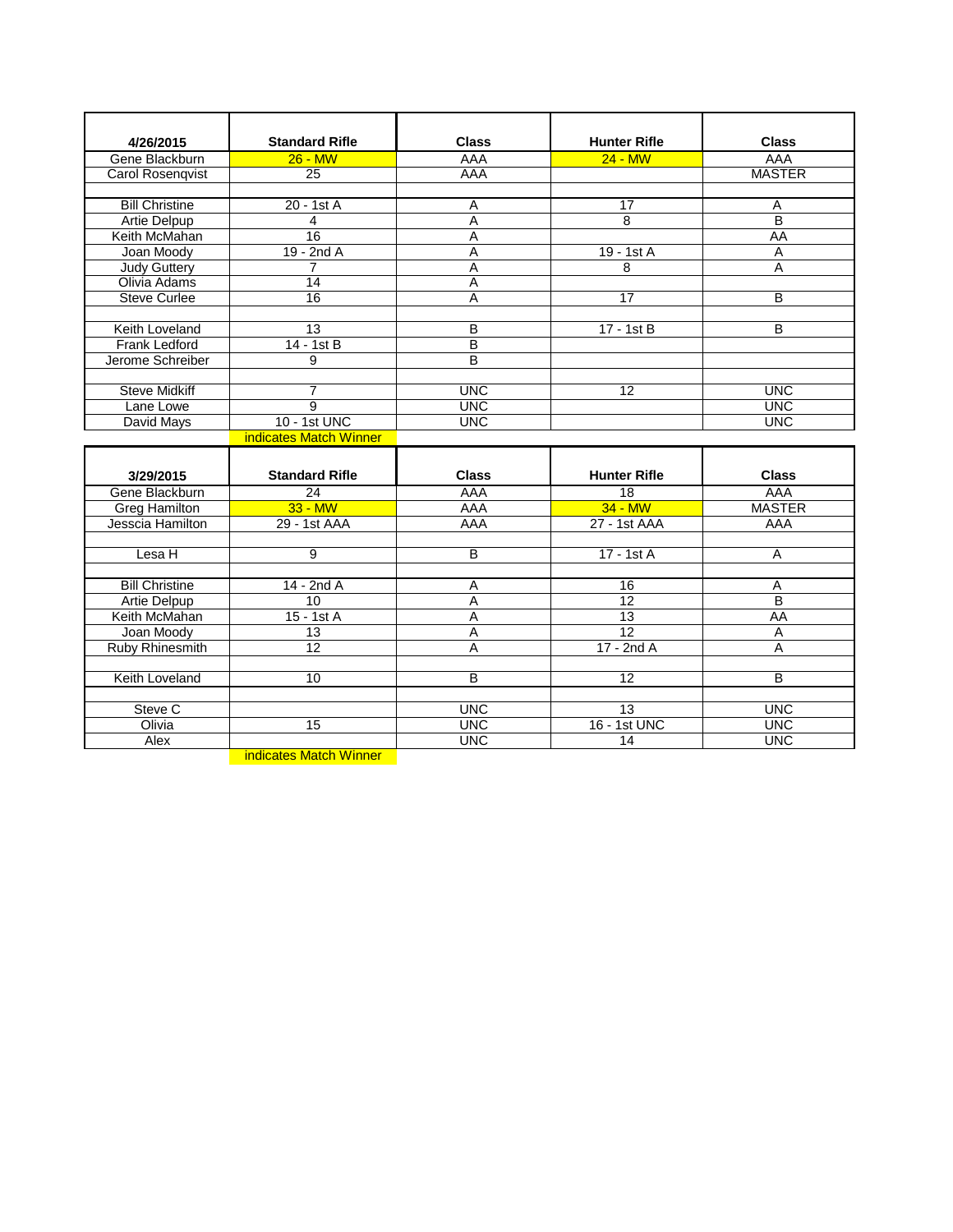| 10/25/2014                               | <b>Standard Rifle</b>     | <b>Class</b>             | <b>Hunter Rifle</b>   | <b>Class</b>  |
|------------------------------------------|---------------------------|--------------------------|-----------------------|---------------|
| Gene Blackburn                           | $\overline{19}$           | AAA                      | 20 - 2nd AAA          | AAA           |
| Greg Hamilton                            | $36 - MW$<br>29 - 1st AAA | <b>AAA</b>               | 30<br>$31 - MW$       | <b>MASTER</b> |
| Jesscia Hamilton                         | 21                        | <b>AAA</b><br>AAA        | 20 - 1st AAA          | AAA<br>AAA    |
| <b>Carol Rosenqvist</b>                  |                           |                          |                       |               |
| Nelson Fagan                             | 25 - 2nd AAA              | AA                       | 17                    | AA            |
| Lesa H                                   | 11                        | <b>UNC</b>               | $\overline{12}$       | <b>UNC</b>    |
|                                          |                           |                          |                       |               |
| <b>Bill Christine</b>                    | 19 - 1st A                | A                        | $13 - 2ndA$           | Α             |
| Artie Delpup                             | 11                        | A                        | 9                     | B             |
| Keith McMahan                            | 11                        | A                        | 15                    | AA            |
| <b>Judy Guttery</b>                      | 7                         | $\overline{A}$           | 10                    | A             |
| Joan Moody                               | 11                        | Α                        | 9                     | Α             |
| <b>Ruby Rhinesmith</b>                   | $12 - 2ndA$               | A                        | 14 - 1st A            | A             |
|                                          |                           |                          |                       |               |
| Keith Loveland                           | 5                         | B                        | 10                    | B             |
|                                          | indicates Match Winner    |                          |                       |               |
|                                          |                           |                          |                       |               |
| 9/27/2014                                | <b>Standard Rifle</b>     | <b>Class</b>             | <b>Hunter Rifle</b>   | <b>Class</b>  |
| Gene Blackburn                           | 17                        | <b>AAA</b>               | $23 - MW$             | <b>AAA</b>    |
|                                          |                           |                          |                       |               |
| <b>Bill Christine</b>                    | 17 - 1st A                | Α                        | 12 - 1st A            | Α             |
| <b>Bruce Wilson</b>                      | 14                        | A                        | 14 - 1st AA           | AA            |
| Keith McMahan                            | $\overline{12}$           | A                        | 6                     | AA            |
| Keith Loveland                           | $\overline{11}$           | В                        | 10                    | B             |
| Artie Delpup                             | $18 - MW$                 | B                        | 10                    | B             |
|                                          | indicates Match Winner    |                          |                       |               |
|                                          |                           |                          |                       |               |
|                                          |                           |                          |                       |               |
| 8/23/2014                                | <b>Standard Rifle</b>     | <b>Class</b>             | <b>Hunter Rifle</b>   | <b>Class</b>  |
| Gene Blackburn                           | $\overline{16}$           | <b>AAA</b>               | 26 - 2nd AAA          | AAA           |
| <b>Greg Hamilton</b>                     | $30 - MW$                 | <b>AAA</b>               | $30 - MW$             | <b>MASTER</b> |
| Jesscia Hamilton                         | 28 - 1st AAA              | AAA                      | 26 - 1st AAA          | AAA           |
| <b>Bill Shaver</b>                       | 19                        | <b>AAA</b>               | 15                    | AAA           |
|                                          |                           |                          |                       |               |
| Matt Van Steen                           | 20                        | AA                       |                       |               |
| <b>Parker Hailey</b>                     | 23 - 2nd AAA              | AA                       | 25                    | AA            |
|                                          | $\overline{17}$           |                          | $\overline{16}$       |               |
| <b>Bill Christine</b><br>Carol Blackburn | 16                        | Α<br>A                   |                       | Ā<br>Α        |
| <b>Bruce Wilson</b>                      | 17 - 2nd A                | Α                        | 16<br>$\overline{21}$ | <b>AA</b>     |
| Keith McMahan                            | 12                        | A                        |                       |               |
| <b>Judy Guttery</b>                      | 7                         | A                        | 16                    | A             |
| Joan Moody                               | 19 - 1st A                | Α                        | $\overline{14}$       | Α             |
| <b>Ruby Rhinesmith</b>                   | 14                        | Ā                        | 17 - 2nd A            | Α             |
| Joe Hailey                               | 16                        | Α                        | $21 - 1stA$           | Α             |
|                                          |                           |                          |                       |               |
| <b>Mitchell Hailey</b>                   | $16 - 1st$ B              | $\overline{B}$           | 20 - 1st B            | B             |
| <b>Lisa Hailey</b>                       | $11 - 2ndB$               | $\overline{B}$           | 9                     | B             |
| <b>Artie Delpup</b>                      | $\overline{9}$            | B                        | $6\overline{6}$       | B             |
| Jim Hazzard                              | $\overline{6}$            | B                        | 5                     | B             |
| Jerome Schreiber                         | 11                        | B                        |                       |               |
|                                          |                           |                          |                       |               |
| Nicholas Stormer                         | 13 - 1st UNC              | <b>UNC</b>               | 14                    | <b>UNC</b>    |
| Jim Soltys<br>Fred Halterman             | 4<br>7                    | <b>UNC</b><br><b>UNC</b> |                       |               |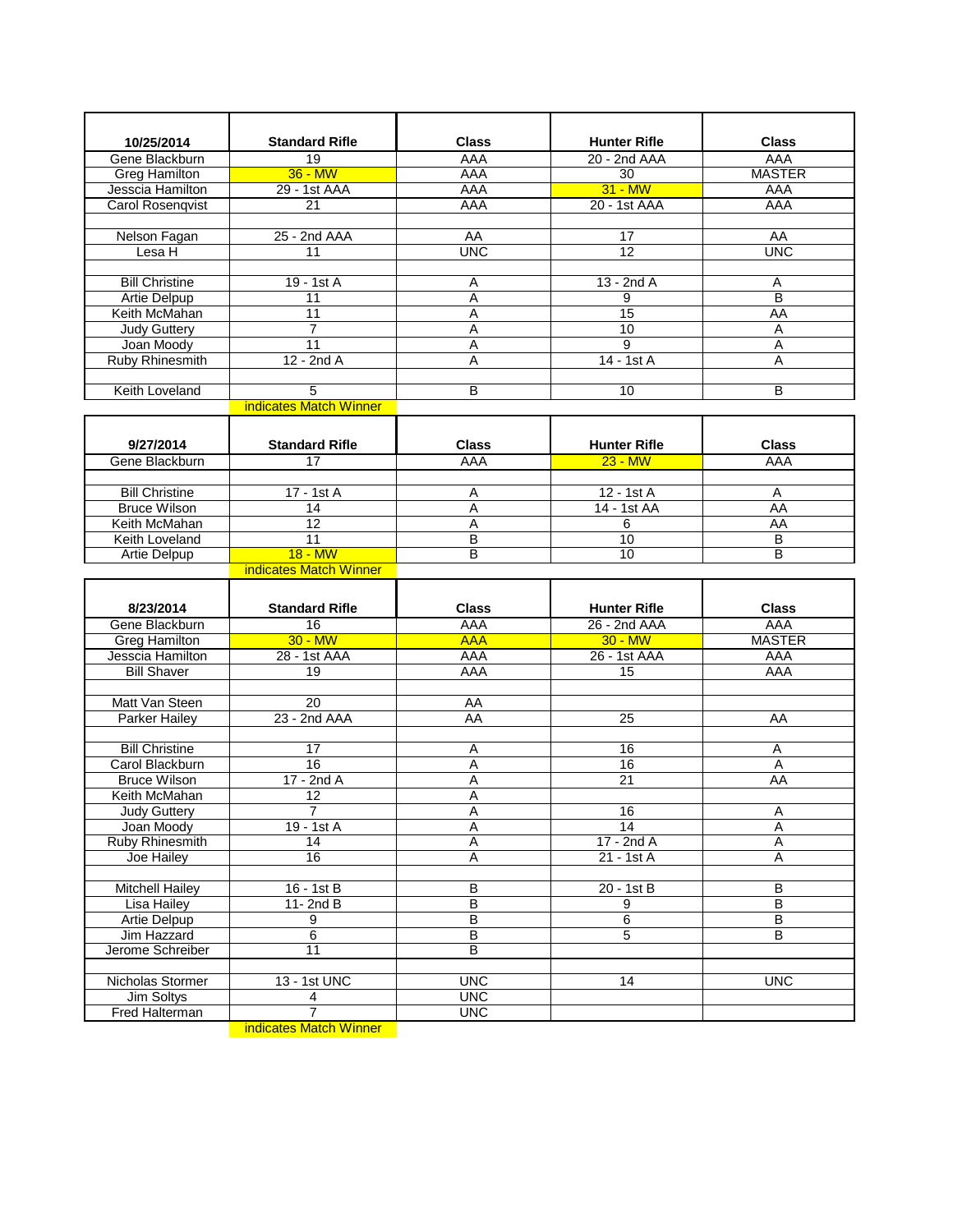| 10/27/2012                            | <b>Standard Rifle</b>         | <b>Hunter Rifle</b> | <b>Class</b>             |
|---------------------------------------|-------------------------------|---------------------|--------------------------|
| Gene Blackburn                        | 18                            | $\overline{16}$     | <b>AAA</b>               |
| <b>Greg Hamilton</b>                  | 28 - 1st AAA                  | 32                  | AAA                      |
| <b>Carol Rosenqvist</b>               | 30                            | 24 - 1st AAA        |                          |
| Matt Van Steen                        | 24                            | 19                  | AA                       |
|                                       |                               |                     |                          |
| <b>Bill Christine</b>                 | 11                            | $\overline{13}$     | A                        |
| Diane Hamilton                        | 11                            |                     | A                        |
| <b>Bruce Wilson</b>                   | $17 - 1stA$                   | 17 - 1st A          | A                        |
| Keith McMahan                         | 15                            | 8                   | A/AA                     |
| <b>Randy Thomas</b>                   | $15 - 2ndA$                   | $12 - 1st$ B        | A/B                      |
| <b>AT Sorrells</b>                    | 10                            | 8                   | Α                        |
| Ruby Rhinesmith                       | $\overline{15}$               | $\overline{11}$     | A                        |
|                                       |                               |                     |                          |
| Keith Loveland                        | 10                            | $12 - 2ndB$         | B                        |
| <b>Jim Vance</b>                      | 12                            | 9                   | B                        |
| Carrie                                | 9                             | $\overline{9}$      | B                        |
| Joe Piazza                            | 12                            | 8                   | B                        |
| Joan Moody                            | 12 - 1st B                    | 10                  | B                        |
|                                       | indicates Match Winner        |                     |                          |
|                                       |                               |                     |                          |
| 8/25/2012                             | <b>Standard Rifle</b>         | <b>Hunter Rifle</b> | <b>Class</b>             |
| Gene Blackburn                        | $\overline{21}$               | $\overline{18}$     | AAA                      |
| <b>Greg Hamilton</b>                  | 28                            | 29                  | <b>AAA</b>               |
|                                       |                               |                     |                          |
| Verlee Jones                          | 28 - 1st AA                   | 14                  | AA                       |
| Matt Van Steen                        | 19                            | 22                  | A A / A                  |
| Nelson Fagan                          | 19                            | 29 - 1st AA         | AA                       |
| Ed Jones                              |                               | 8                   | AA                       |
|                                       |                               |                     |                          |
| <b>Bill Christine</b>                 | 8                             | 10                  | Α                        |
| Dale Clingan                          | 14                            | 22 - 1st A          | $\overline{A}$           |
| Keith McMahan                         | 18 - 2nd A                    | 17                  | A/AA                     |
| <b>Randy Thomas</b>                   | 17                            | $15 - 1st$ B        | $\overline{A/B}$         |
| <b>AT Sorrells</b>                    | $\overline{13}$               | 11                  | Α                        |
| <b>Ruby Rhinesmith</b>                | $19 - 1stA$                   | 13                  | A                        |
|                                       |                               |                     |                          |
| Keith Loveland                        | $13 - 1st$ B                  | 12                  | B                        |
| Jim Vance                             | 4                             | $\overline{8}$      | B                        |
| Carrie<br>Joe Piazza                  | $\overline{5}$<br>5           | $\overline{7}$      | B<br>В                   |
|                                       | 13                            | 9<br>$\overline{7}$ |                          |
| Joan Moody<br><b>Freddie Scheiben</b> | 10                            | 7                   | <b>UNC</b><br><b>UNC</b> |
| <b>Emily Scheiben</b>                 | 5                             | 14                  | <b>UNC</b>               |
| Diane Hamilton                        | 15 - 1st UNC                  | $\overline{9}$      | <b>UNC</b>               |
|                                       | <b>indicates Match Winner</b> |                     |                          |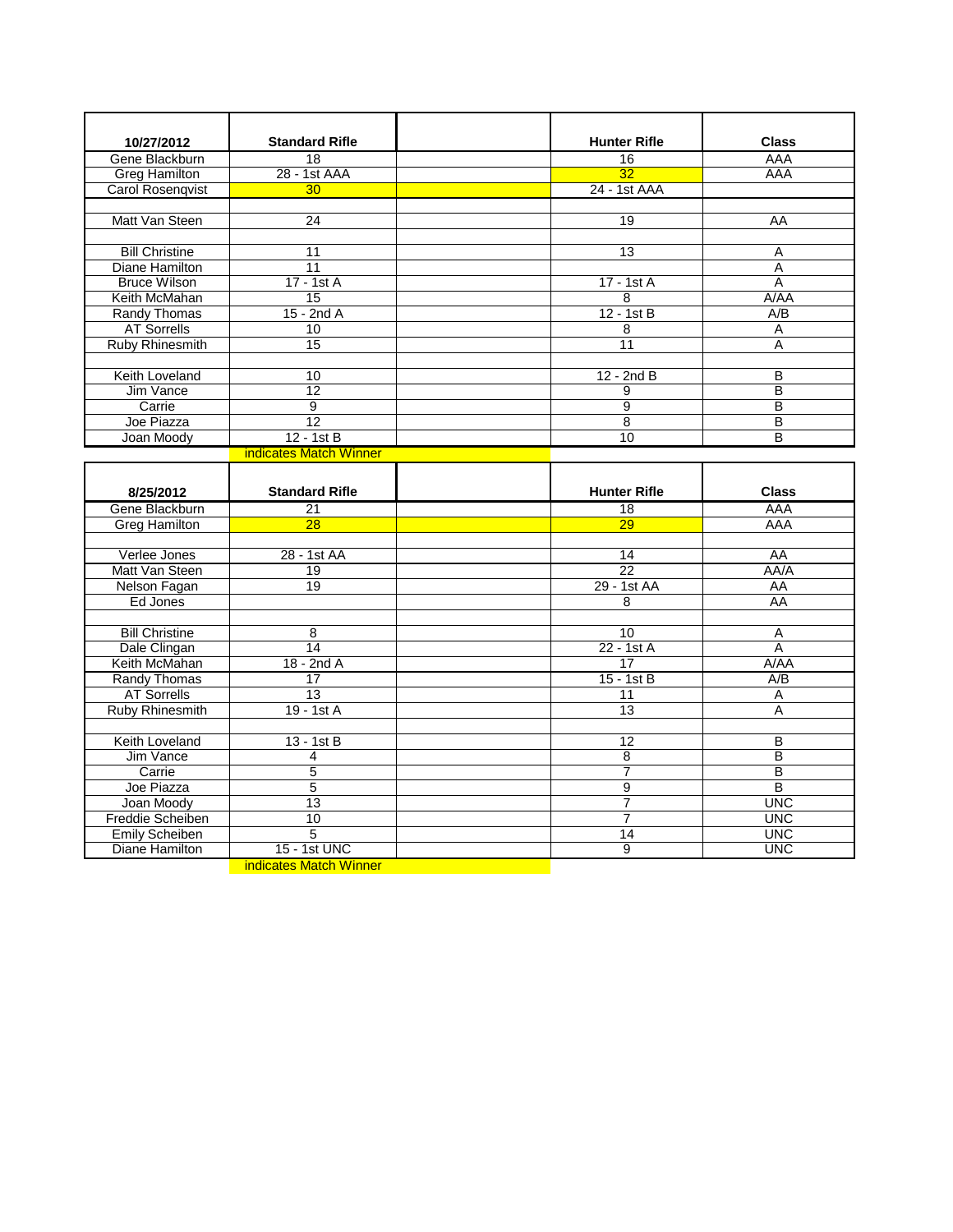| 6/23/2012             | <b>Standard Rifle</b>  | <b>Hunter Rifle</b> | <b>Class</b> |
|-----------------------|------------------------|---------------------|--------------|
| Carol Rosenqvist      | 24 - 2nd AAA           | 21                  | AAA          |
| Gene Blackburn        | 26 - 1st AAA           | 23 - 2nd AAA        | AAA          |
| lsh                   | 17                     |                     | AAA          |
| <b>Greg Hamilton</b>  | 32                     | 29                  | AAA          |
|                       |                        |                     |              |
| <b>Judy Guttery</b>   | 10                     | 13                  | AA           |
| Nelson Fagan          | 22                     | 24 - 1st AAA        | AA           |
|                       |                        |                     |              |
| <b>Bill Christine</b> | 14                     | 11                  | A            |
| Matt Van Steen        | 24 - 1st A             | 18 - 1st A          | Α            |
| <b>AT Sorrells</b>    | 15                     |                     | A            |
| Ruby Rhinesmith       | 12                     | 17                  | A            |
|                       |                        |                     |              |
| Keith Loveland        | 10                     | 11                  | В            |
| Jim Vance             | $10 - 2ndB$            | 5                   | B            |
| Cody Bowman           | 16 - 1st B             | 18 - 1st B          | B            |
| Lou Bowman            | 10                     | 13                  | B/A          |
| Carrie                | 4                      | 4                   | в            |
| Joe                   | ⇁                      | 6                   | В            |
|                       | indicates Match Winner |                     |              |

**indicates Match Winner Contract Contract Contract Contract Contract Contract Contract Contract Contract Contract** 

| 5/26/2012             | <b>Standard Rifle</b>         | <b>Hunter Rifle</b> | <b>Class</b> |
|-----------------------|-------------------------------|---------------------|--------------|
| Carol Rosenqvist      | 19                            | 25                  | AAA          |
| Gene Blackburn        | 22                            | 21                  | AAA          |
|                       |                               |                     |              |
| <b>Bill Christine</b> | 18 - 1st A                    | 12                  | A            |
| Dale Clingan          | 14                            | 19 - 1st A          | Α            |
| Matt Van Steen        | 17                            | 18                  | Α            |
| Randy Thomas          | 14                            |                     | A            |
|                       |                               |                     |              |
| David                 | 4                             | 5                   | B            |
| Jim Vance             | 2                             | 10                  | B            |
| Cody Bowman           | 5                             | 12                  | B            |
| Lou Bowman            | 13 - 1st B                    | $13 - 2ndB$         | B            |
| Randy Thomas          |                               | 14 - 1st B          | B            |
| Keith                 | 5                             |                     | В            |
| Kim Clingan           | 4                             | 6                   | в            |
| Carrie                | $6 - 2ndB$                    | 5                   | B            |
| Joe                   | 4                             | $\overline{2}$      | B            |
|                       | <b>indicates Match Winner</b> |                     |              |

| 4/28/2012 (Shootist) | <b>Standard Rifle</b>  | <b>Hunter Rifle</b>     |
|----------------------|------------------------|-------------------------|
| <b>Match Winner</b>  | Carol Rosengvist       | Kiyoshi I               |
| 1st AAA              | Kivoshi I              | <b>Carol Rosengvist</b> |
| 1st AA               | Verelee Jones          | Verelee Jones           |
| 2nd AA               | Nelson Fagan           | Nelson Fagan            |
| 1st A                | <b>Bill Christine</b>  | <b>Ruby Rhinesmith</b>  |
| 2nd A                | <b>Ruby Rhinesmith</b> | Matt Van Steen          |
| 1st B                | Lou Bowman             | Lou Bowman              |